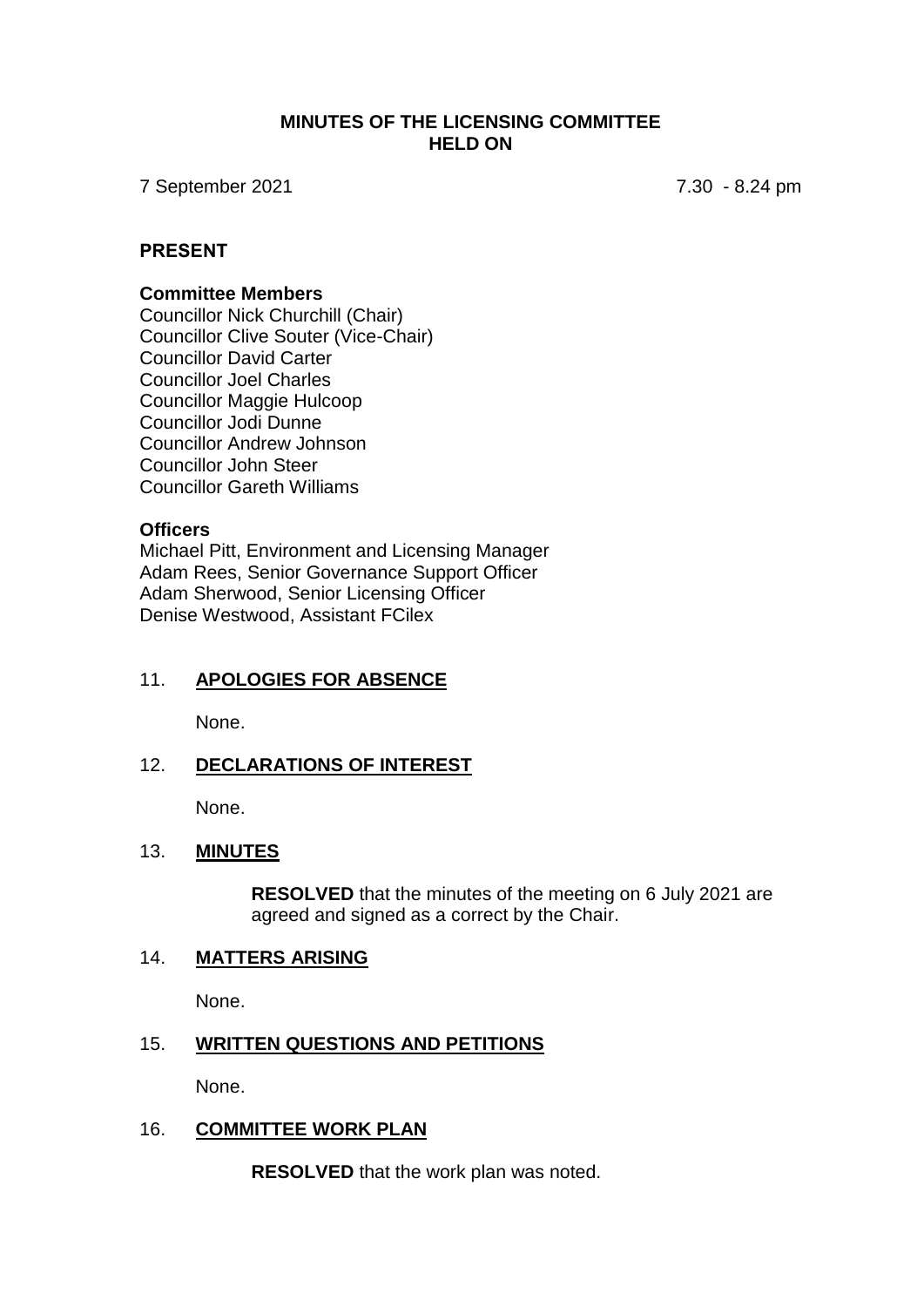*The Committee agreed to consider item 8 on the agenda before item 7.*

## 17. **DFT STANDARDS - NEW REQUIREMENTS FOR PRIVATE HIRE VEHICLE PROPRIETORS / OPERATORS AND STAFF**

The Committee received a report which recommended requiring vehicle proprietors, Private Hire Vehicle Operator licence holders and operator staff involved with taking bookings, dispatching vehicles or access to related information to provide basic DBS (Disclosure and Barring Service) check.

**RESOLVED** that the Licensing Committee recommended to Full Council that:

- **A** A new mandate is introduced to require all vehicle proprietors to provide a basic disclosure certificate from the DBS (Disclosure and Barring Service) and that a new check is undertaken annually.
- **B** A new mandate is introduced to require all Private Hire Vehicle Operator licence holders, to hold a basic disclosure certificate from the DBS and that a new check is undertaken annually.
- **C** A new mandate is introduced to require operator staff who take bookings, dispatch vehicles or any other staff who have access to booking information or have contact with members of the public to hold a Basic disclosure certificate from the DBS and that a new check is undertaken annually.
- **D** Subject to A, B and C the requirements be introduced as set out in the Proposals section of this report.

## 18. **OPTIONS TO ADDRESS STREET DRINKING FROM WITHIN THE LICENSING SYSTEM**

The Committee considered potential new licensing controls to reduce the amount of street drinking within Harlow.

## **RESOLVED** that:

- **A** The Licensing Committee noted and approved short term measures to address concerns about street drinking set out under Proposals at paragraphs 22 and 23 of the report.
- **B** Example licence conditions to address issues discussed in this report to be adapted to individual premises by future Licensing Sub Committees be drafted by the Licensing Team in consultation with the Chair of the Committee.